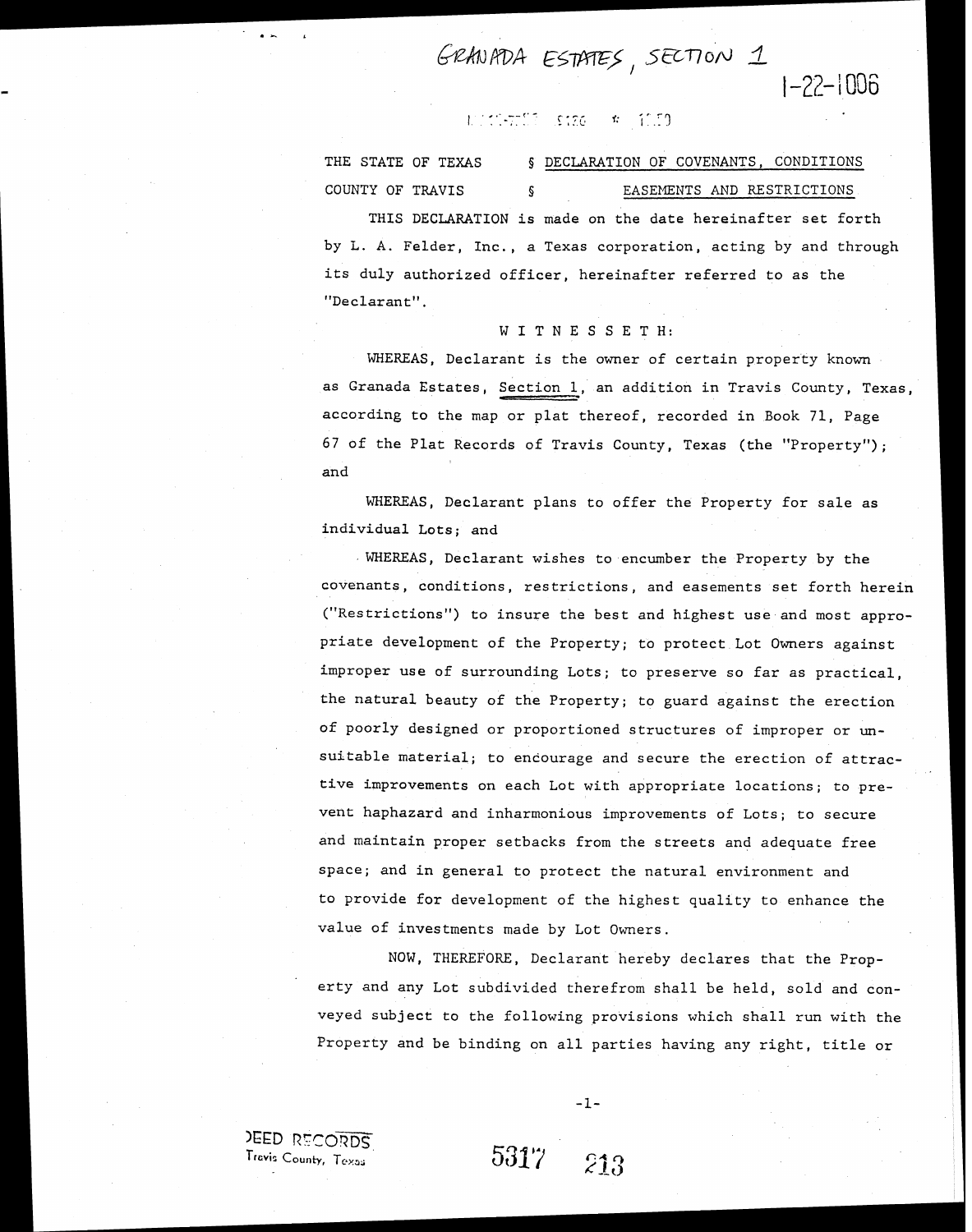interest in the Property, any part thereof or any Lot subdivided therefrom, their heirs, executors, administrators, successors or assigns, and the restrictions shall inure to the benefit of each Owner of the Property, any part thereof or any Lot subdivided therefrom.

### ARTICLE I. DEFINITIONS

Section 1. "Architectural Committee" shall mean and refer to a committee initially appointed by Declarant and subsequently elected by owners of Lots within the Property.

Section 2. "Owner" shall mean and refer to the record owner of fee simple title to the Property, any part thereof or any Lot or any portion of a Lot, or a purchaser thereof under contract for deed, whether one or more persons or entities, excluding those having such interest merely as security for the performance of an obligation, provided a purchaser at a foreclosure sale or trustee's sale shall be deemed an owner.

Section 3. "Property" shall mean and refer to that certain real estate hereinbefore described.

Section *4.* "Lot" shall mean and refer to that portion of any of the tracts of land shown upon the plat and subdivision map recorded in Eook 71, Page 67 of the Plat Records of Travi's County, Texas on which there is or will be built a singlefamily dwelling. The term "Lot" shall not include any reserves shown on said nap or plat.

#### ARTICLE **11.**

#### ARCHITECTURAL CONTROL

Section L. Architectural Committee. There is hereby created an Architectural Committee initially composed of L. A. Felder, Beverly Edmiston and Ronnie Selman to serve for a period of 12 months from the date of the first sale of lots in Granada Estates. In the event a vacancy or vacancies occur on the Committee at any time the remaining Committee members shall appoint a

 $-2-$ 

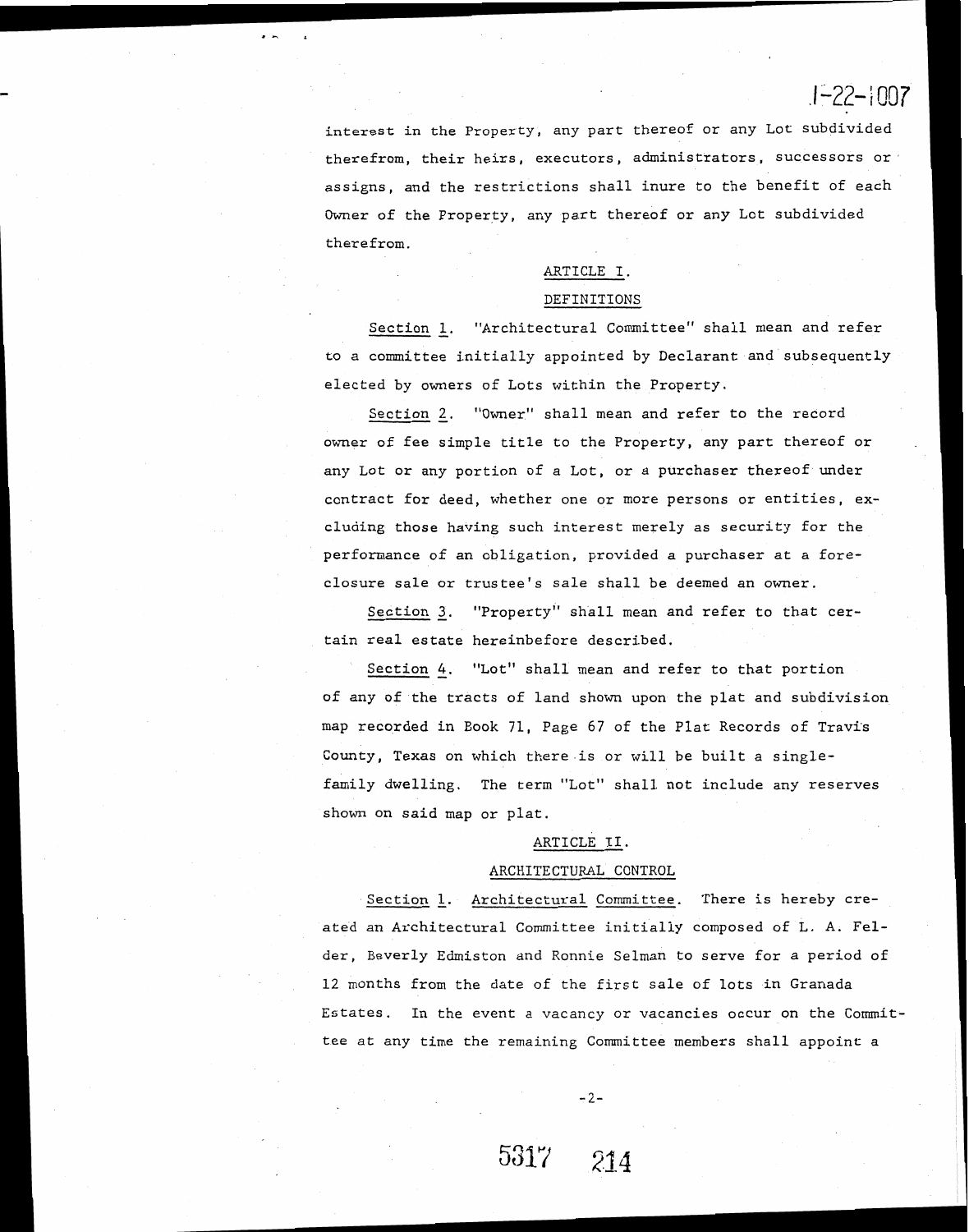successor for each vacancy within thirty days after the vacancy occurs. In the event all three members terminate their membership during the initial term, the Declarant shall appoint new members to serve during the unexpired part of the initial term. In the event all three members terminate their membership during subsequent three-year terms, the Owners may elect new members of the Committee pursuant to the procedures set forth below. Except as provided below, a majority of the Committee may act for the Committee and no notice of any of its meetings shall be required. On the first day of the last month of the Committee's initial term, the Committee shall notify all Owners of the time and place of a meeting to be held during the last week of the last month of the committee's initial term for the purpose of nominating and electing members of the Committee to serve for a succeeding three-year term. At the meeting a quorum shall consist of fifty percent of the Owners and each Owner shall be entitled to cast one vote for each Lot owned for each member of the Committee. Cumulative voting is not permitted. The Owners shall elect three members of the Committee by majority vote of those Owners present. During the last month of each succeeding three-year term., the Committee shall follow the procedure set forth above in notifying Owners of scheduled meetings to elect new members of the Committee. The members of the Committee whose terms have expired shall serve until their successors are elected.

Section 2. Approval by Committee. No building, garage, storage house, wall, fence, driveway, sidewalk, parking area, septic tank, water well or other improvement shall be erected, placed or altered on any Lot until the plans and specifications therefor and a plat showing the location thereof have been approved by the Architectural Committee. Plans, specifications and plats shall be filed with the Committee by delivery to the office of Declarant at 537 East Woodward, Austin, Texas. All actions of

 $-3-$ 

215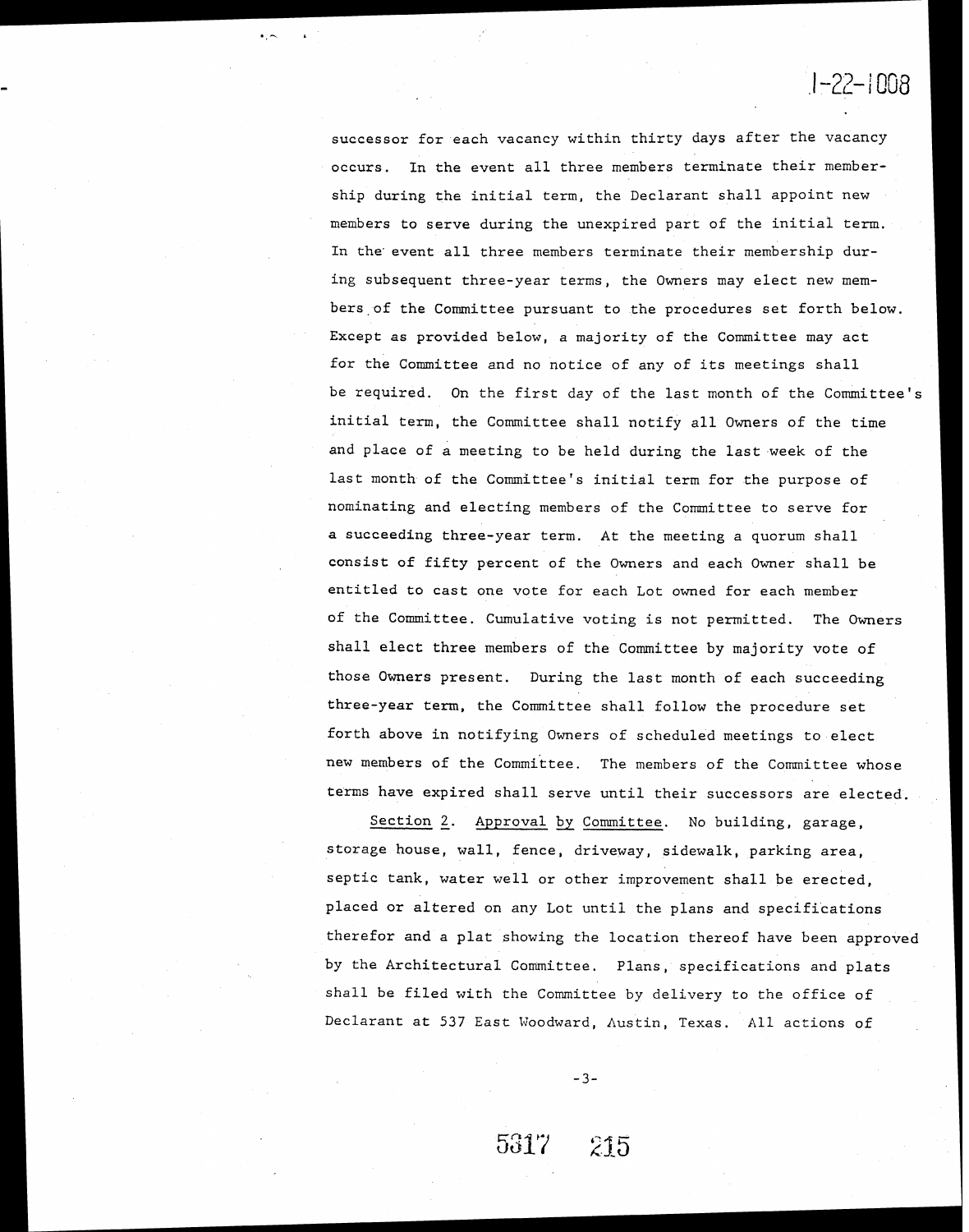the Committee will be in writing and copies of its action will be retained in its record maintained at the office of Declarant. If the Committee fails to act on a request within thirty days after filing plans, specifications and plats, the same shall be deemed approved.

Section **2.** Deviations, The Committee may approve deviations from the following Sections of Article I11 below: Sections 2, 3, 5, 6, 7, 8, 9 and 11. Except as set forth in Article 111, Section 10, such approval shall require the affirmative vote of all members of the Committee.

### ARTICLE 111.

#### USE AND EUILDING RESTRICTIONS

Section I. Single-Family Residences. All Lots of the Property shall be used for single-family residential purposes only, and no building shall be erected, altered, placed or permitted to remain on any Lot other than one detached single-family dwelling not to exceed two stories in height and an attached one-story garage.

Section **2.** Garages. All garages and carports shall be large enough to accommodate under one roof no less than two full size automobiles and shall be attached to the house by a common wall.

Section **3.** Completion. No building shall remain uncompleted for more than one year after construction has commenced.

Section *4.* Subdividing. No Lot may be resubdivided or altered for the purpose of obtaining more than one residence on a Lot.

Section 5. Separate Structures. Separate garage buildings, servant's quarters of one story or a one-story guest house, not to exceed 600 square feet of floor area, will be permitted provided that (A) such structure is attached to the main residence by a common wall or by a covered passageway, (B) the main dwelling must be substantially completed prior to the erection of such a building and (C) all of the restrictions, convenants, conditions and uses herein are fulfilled by Owner.

-4-

216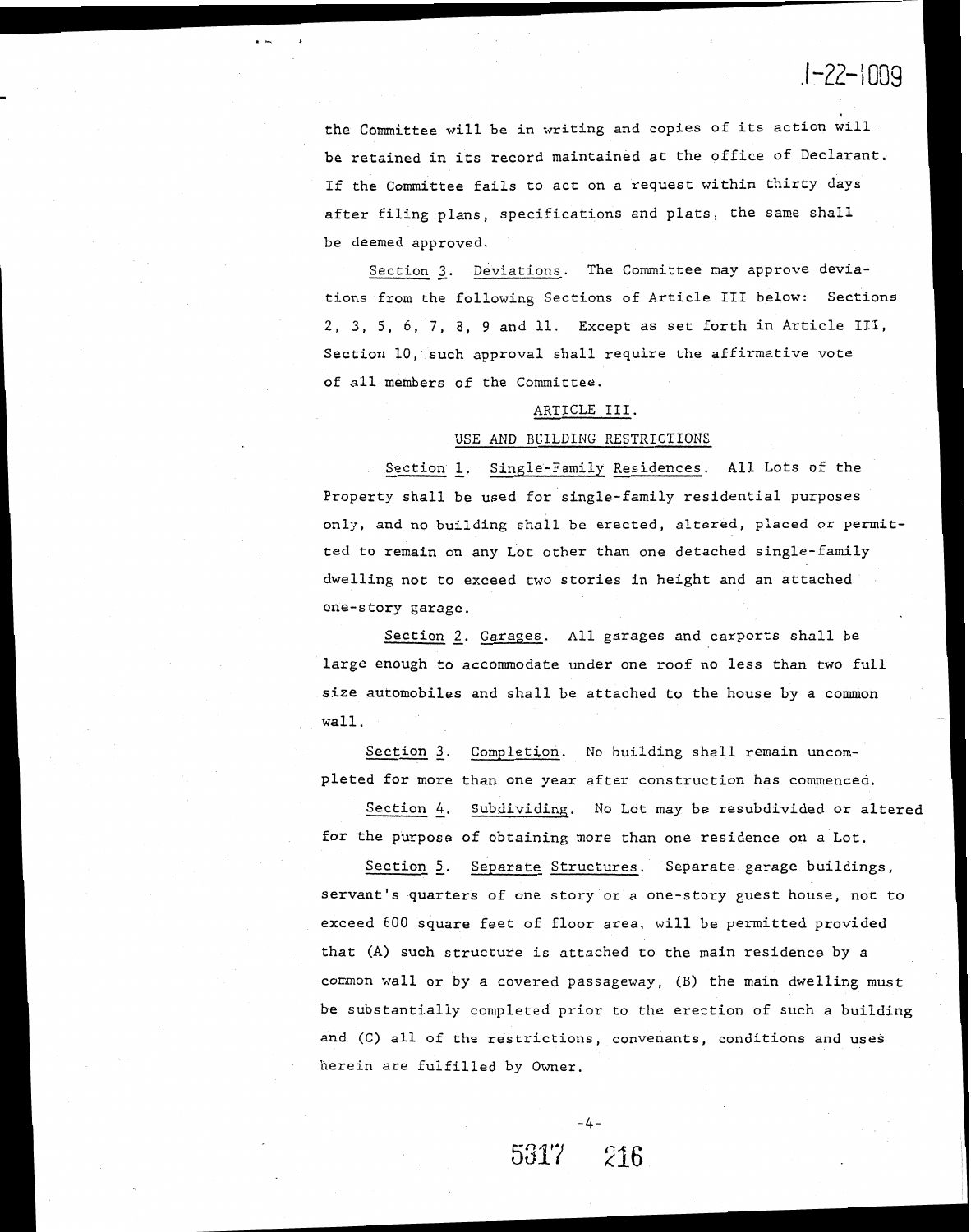Section *5.* Storage Buildings. One separate storage building will be permitted for each residence provided it does not exceed one hundred square feet in size and is placed upon the Lot in such a manner that its location is behind a wall, hedge, wood fence or building structure where said storage building will not be visible from any street.

Section *I.* Dwelling Size. All dwellings shall be of recognized standard construction. The living area, exclusive of open or screened porches (covered or uncovered), garages, storage rooms, stoops, open terraces and/or service quarters shall be not less than 1,650 square feet, and, if more than one story, or a split level, the ground floor shall not be less than 1,000 square feet and the combined area for the first and second floors shall not be less than 2,000 square feet.

Section 8. Building Location. No building or other structure shall be placed on any Lot nearer to the street than the building line designated on the recorded plat of the Property. In the case of corner Lots, the setback line shall correspond with the building line of the adjoining Lot regardless of which street the building faces. No building shall be placed nearer than 15 feet from the side and rear lot lines.

Section 9. Fences, Walls and Meters. Fences and walls shall be considered buildings and may only be erected or maintained within the minimum building setback requirements as stated above. All fences and walls must have the written approval of the Architectural Committee. Decorative walls forming an integral part of the design of the main structrue should generally be approved by the Committee,

No fence, wall, hedge or utility meter shall be placed or permitted to remain on any Lot nearer to the street or streets adjoining such Lot as is permitted for the main residence on such Lot except for decorative subdivision entry

 $-5-$ 

217

5317 -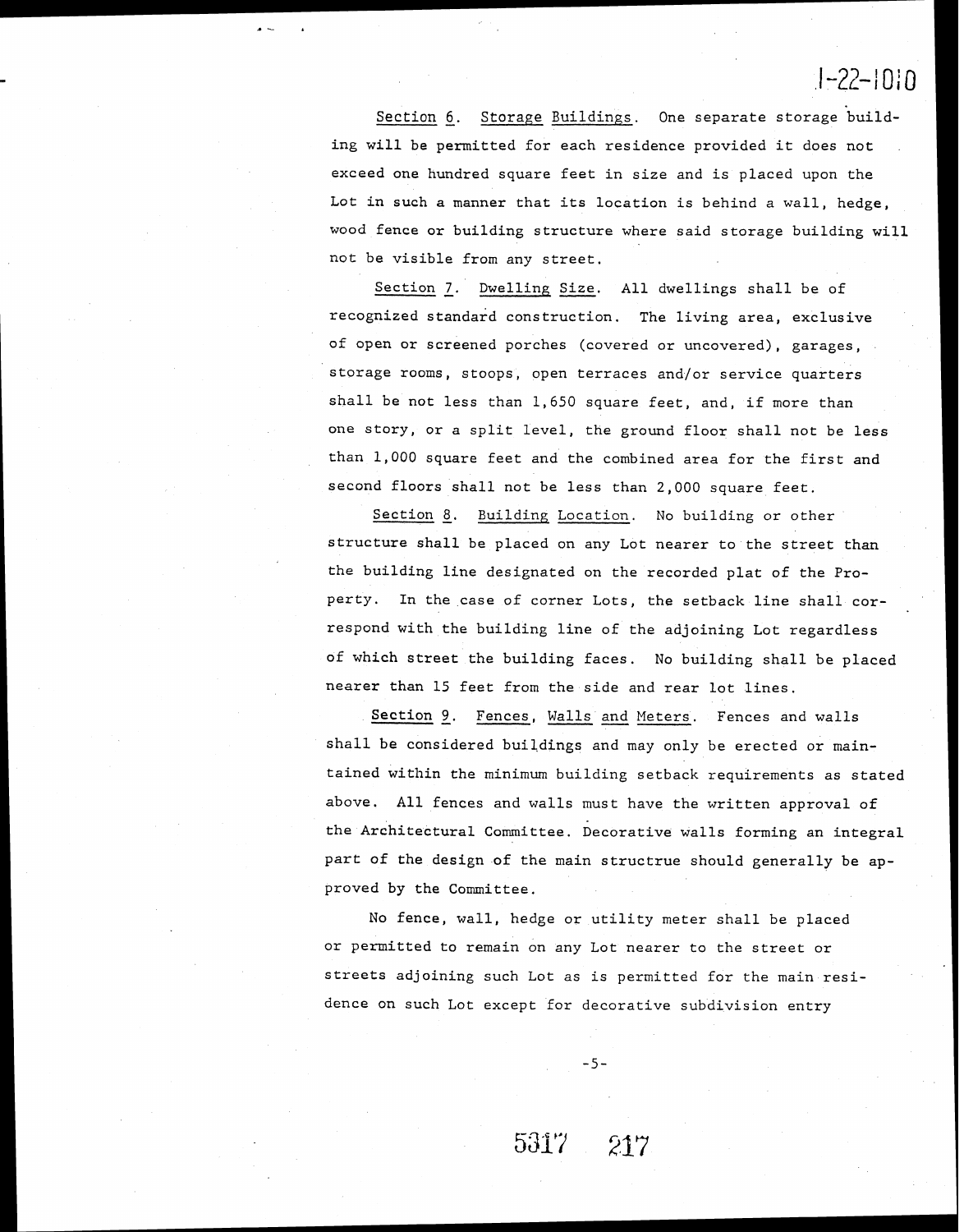fences. No barbed wire or wire fence shall be permitted along any Lot. **A** "chain link" fence will be permitted along the side and rear Lot lines. **A** wood or other solid fence is required from a point on each side of the house to the side and rear Lot lines. No fence, hedge or other structure can be placed over a drainage easement that would prevent the normal flow of drainage water.

Section 10. Prohibited Residential Uses. Except as permitted below, no structure, mobile home, trailer, tent, shack, garage, barn or other outbuilding shall be used on any Lot as a residence either temporarily or permanently. Until the Lots are sold, temporary use may be made of the Lots by Declarant for model homes, parking lots and/or sales offices which shall be permitted until December 31, 1985 or until permanent secession of such use takes place, whichever is earlier.

Section 11. Shrubs and Trees. No shrub or tree planting which obstructs the line of sight at elevations between two and six feet above any roadway shall be planted or permitted to remain on any corner Lot within the triangular area formed by the curb lines of such intersection streets and a line connecting such curb line at points 25 feet from their intersection, or in the case of a rounded corner, from the intersection of the curb lines as extended. The same site line limitations shall apply on any Lot within ten feet of the intersection of a street curb line and the edge of a driveway or alley. No trees shall be permitted to remain within such distances of such intersections unless the foliage line is maintained at a height of more than six feet above ground level.

Section 12. Deviations in Building Location. For unusual conditions such as sloping Lots or to prevent removal of large trees, exceptions to the setback lines set forth in Sections 7, 8 and 10 above may be adjusted by the majority vote of the Architectural

 $-6-$ 

218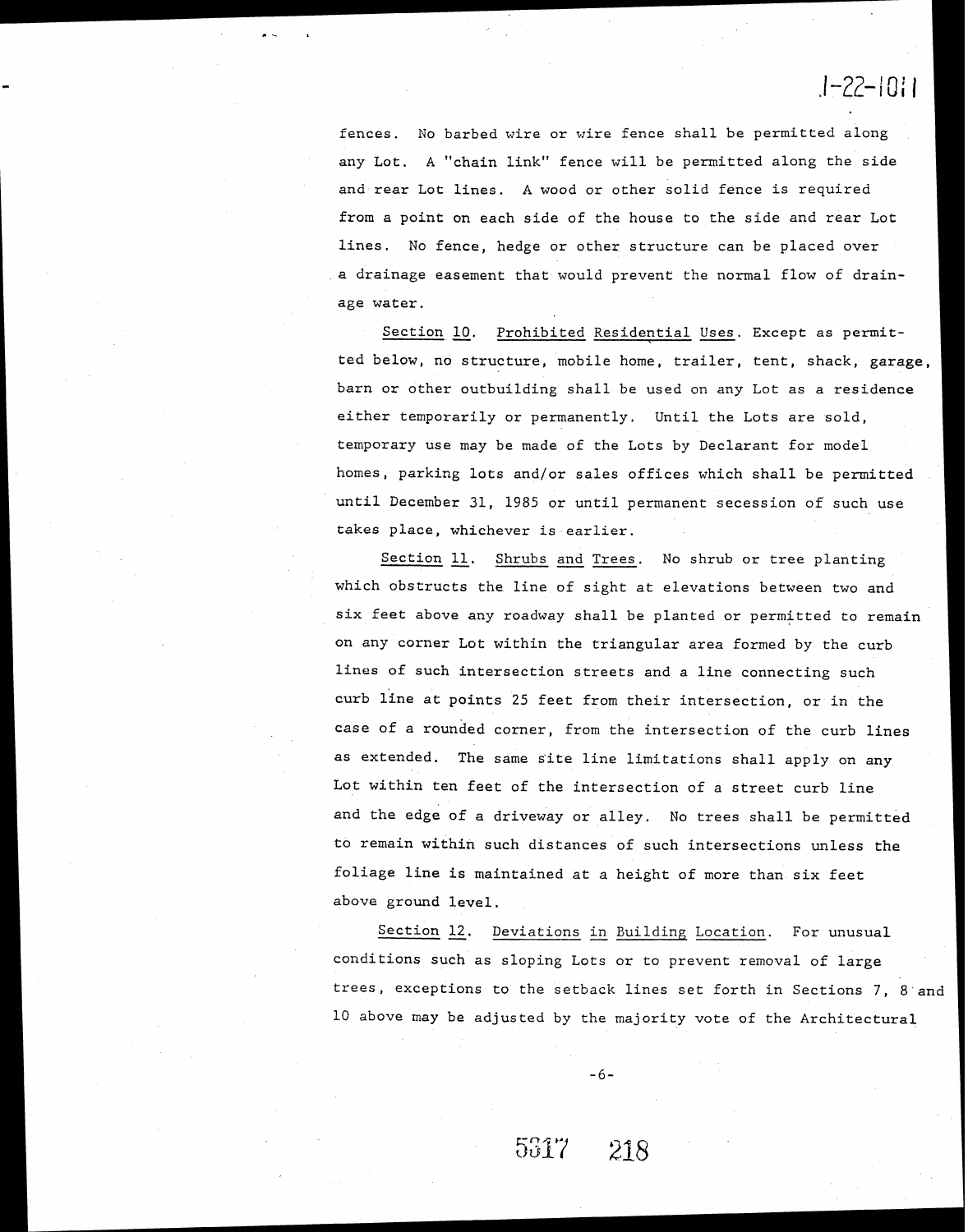Committee. For the purpose of this Article, eaves, steps and open porches shall not be considered as a part of a building; provided, however, that this shall not be construed to permit any portion of the building on any tract to encroach upon another Lot.

Section 13. Septic Tanks. Each house constructed in this subdivision shall be connected to a septic tank of not less than 750 gallon capacity with a drain field of not less than 500 square feet.

#### ARTICLE IV.

#### GENERAL RESTRICTIONS

Section 1. Noxious Uses. The land and improvements located on each Lot shall not be used so as to disturb the neighborhood or occupants of adjoining property or to constitute a nuisance or to violate any public law, ordinance or regulation from time to time applicable thereto. Nor shall such land and improvements be used for any purpose which will create or emit any objectionable, offensive or noxious odors, dust, gas, fumes or other materials.

Section *2.* Conduct of Business. No gainful occupation, trade or other nonresidential use shall be conducted on any Lot except as specifically permitted herein,

Section *3.* Signs. No signs shall be displayed on any Lot except in connection with the sale of Lots by Declarant or Owners. Declarant and any other person or entity engaged in the construction and sale of residences within the subdivision shall have the right during construction and sales to construct and maintain such facilities as may be reasonably necessary and convenient for such construction and sale, including but not limited to signs, offices, storage areas and model units.

Section *4.* Oil and Mining Operation. No drilling, development, refining, quarrying, mining or prospecting operations for any minerals shall be conducted on any Lot.

Section 5. Livestock and Poultry. No animals, livestock

 $-7-$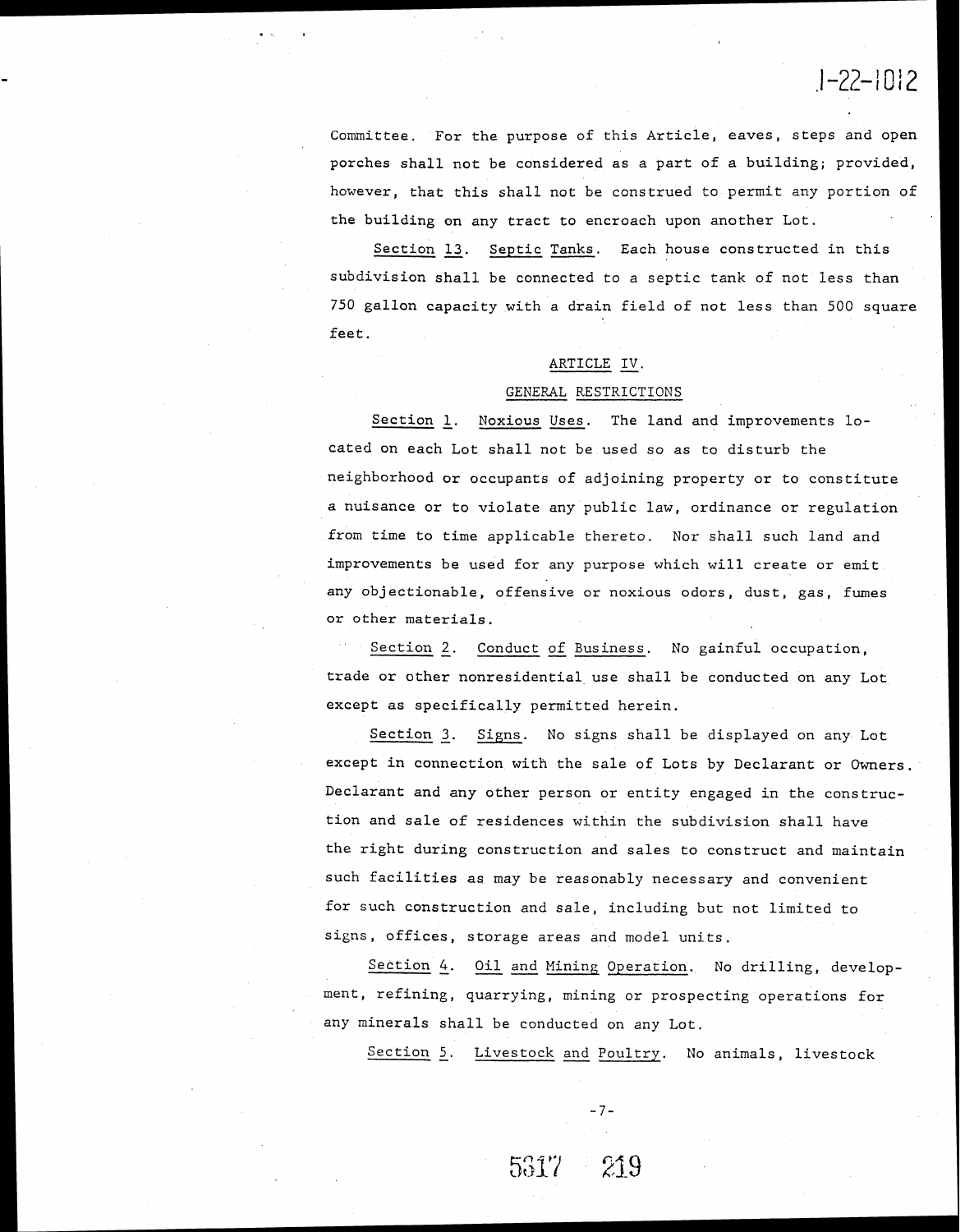### **7- 1 <sup>1</sup>***.ILZL* 1013

or poultry of any kind **shall** be raised, bred or kept on any Lot except household pets which are not kept, bred or maintained for commercial purposes. No kennels or other tightly confined areas will be permitted for the purpose of confining household pets, that would create a nuisance.

Section *5.* Refuse, No Lot shall be used or maintained as a dumping ground for refuse. All trash, garbage and other waste shall be kept in sanitary containers. All incinerators or other equipment for the storage and disposal of refuse shall be kept in a clean and sanitary condition

Section 7. Clotheslines. No clothesline shall be constructed, placed or erected on any Lot in such a way as to be visible from outside of that Lot.

Section *8.* A11 driveways shall be constructed of either concrete or asphalt paving or like substances.

Section *9.* Parking. No truck, bus, trailer or recreational vehicle shall be left parked in the street in front of any Lot except for construction and repair equipment while a residence is being built or repaired in the immediate vicinity, and no large truck, bus, boat, trailer or recreational vehicle shall be parked in the driveway or on any portion of the Lot in such a manner as to be visible from the street. No abandoned automobile or automobile without a current inspection sticker or license plate shall be permitted to remain on any Lot or in front of any Lot.

#### ARTICLE V.

#### EASEMENTS

Section 1. Reservation of Easements. All easements for the installation and maintenance of utilities and drainage facilities are reserved as shown on the plat recorded in Volume 71, Page 67 of the Plat Records of Travis County, Texas. Right of use for ingress and egress shall be had at all times over any

 $-8-$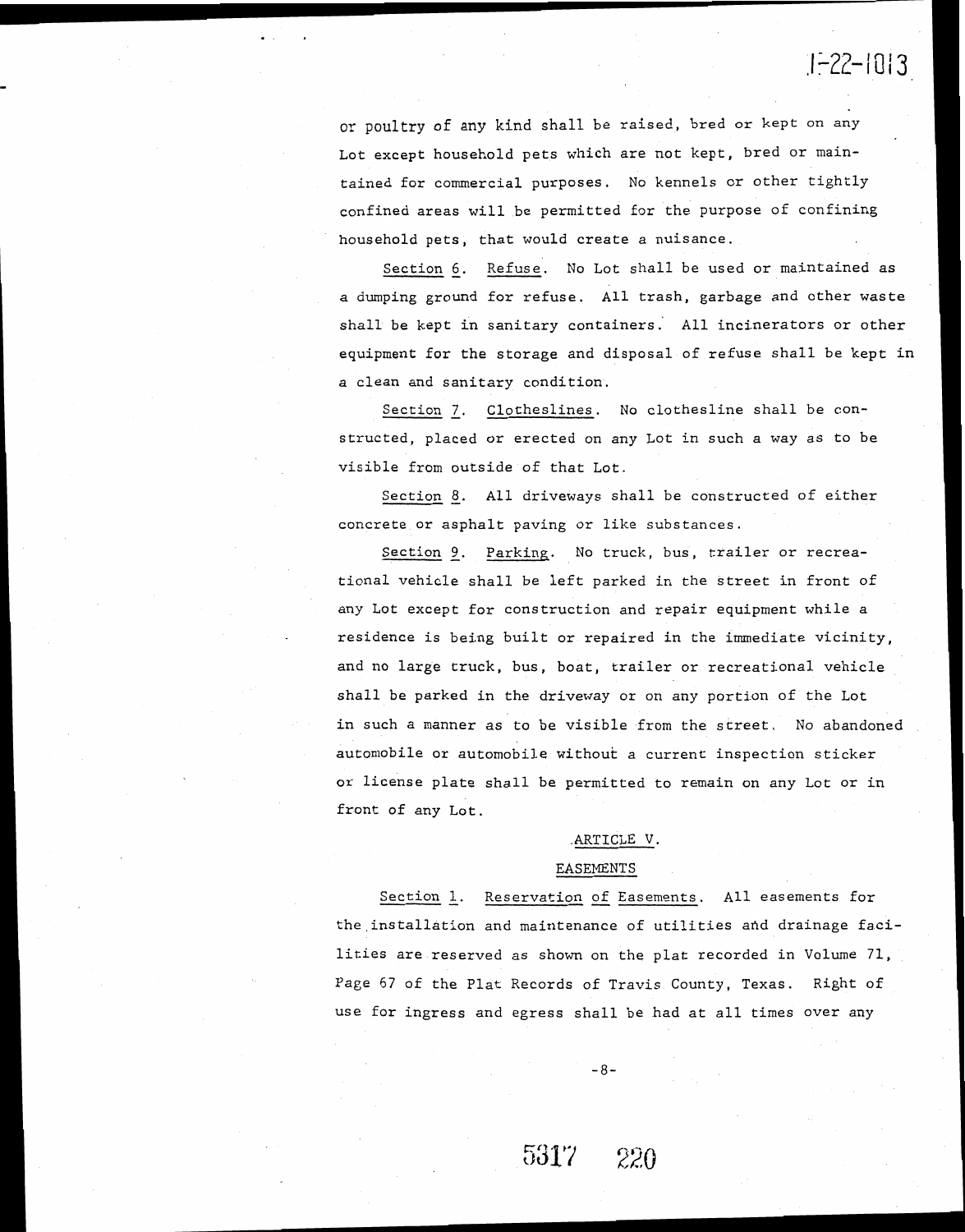dedicated easement for the installation, operation, maintenance, repair or removal of any utility, together with the right to remove any obstruction that may be placed in such easement which would constitute interference with the use, maintenance, operation or installation of such utility.

#### ARTICLE VI.

#### GENERAL PROVISIONS

Section L. Enforcement. The covenants, conditions, easements and restrictions herein set forth shall run with the land and bind the Declarant, its successors and assigns and all parties claiming by, through or under Declarant shall be deemed to hold, agree and covenant with the Declarant, its successors and assigns to conform to and observe said covenants, conditions, easements and restrictions as to the use of said Lot and the constructions and improvements thereon. Any Owner shall have the right to enforce by any proceeding, at law or in equity, all provisions hereof or any covenants, conditions, easements or restrictions now or hereafter imposed by the provisions of this Declaration. Failure of any Owner or Owners to enforce any of the provisions hereof or to exercise easements herein see forth shall in no event be deemed a waiver of the right to do so or to enforce others. Any violators of the provisions contained herein shall pay any and all attorneys' fees and court costs incurred in the enforcement of these provisions.

Section **2.** Invalidation. Invalidation of any of the covenants, conditions, easements or restrictions set forth herein by judgment or by court order shall in no way affect any other provision which shall remain in full force and effect.

Section 3. Duration and Amendment. The provisions contained in this Declaration shall be effective for a term of 20 years from the dare this Declaration is recorded after which time said covenants, conditions and restrictions shall be automatically extended for suc-

#### 5317 221

 $-9-$